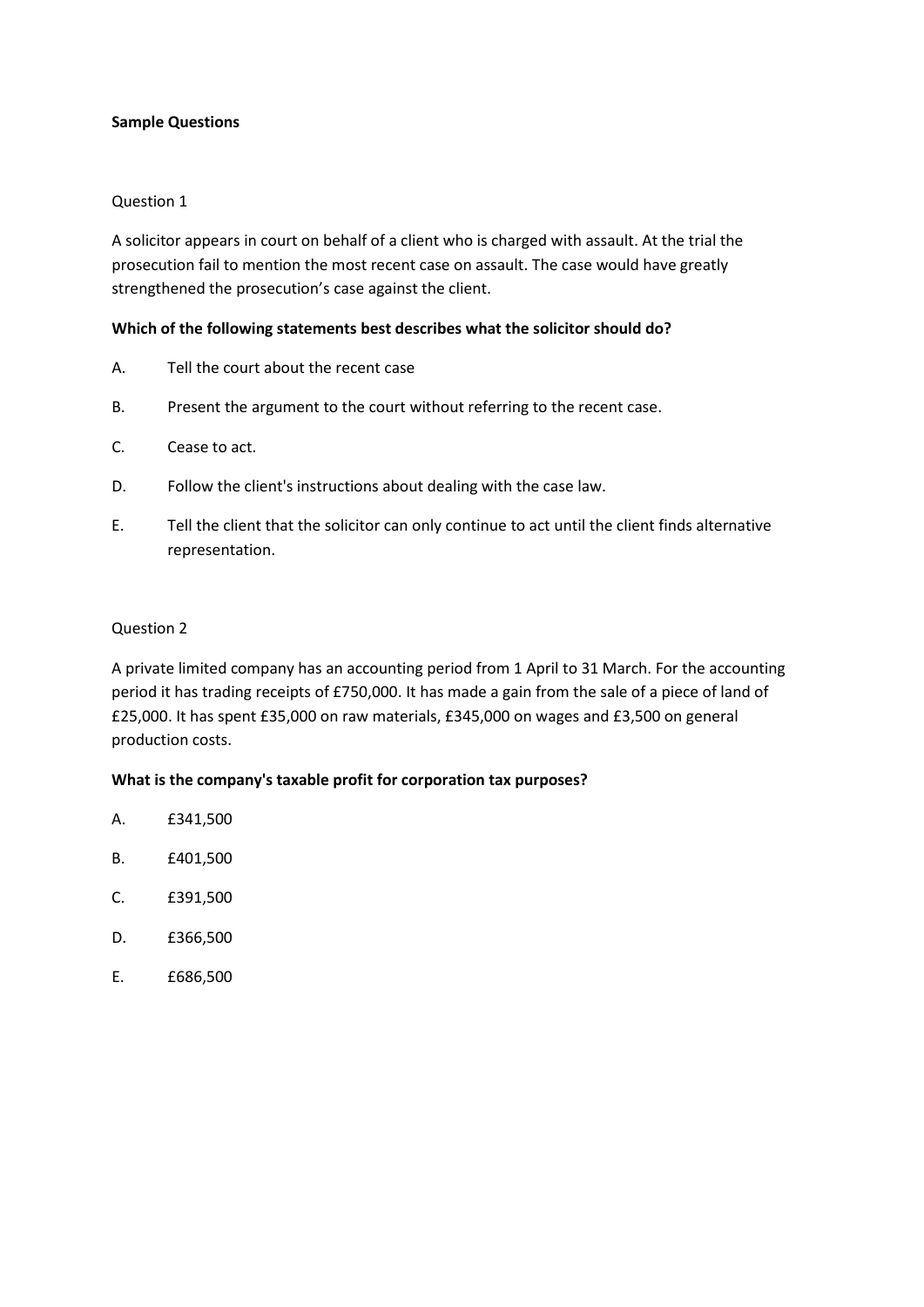In January a restaurant owner enters into a contract for a five year loan with a bank. The repayments are £3,000 a month. In June he is unable to keep up with the payments and is worried that the restaurant will have to close. He informs the bank of his financial problems and promises the bank that if it agrees he will pay £1,000 per month for the next 24 months. The bank agrees and he starts to make the new payments. In July the restaurant owner pays a decorator to repaint the restaurant to make it more attractive to potential customers. In August the bank demands an immediate return to the earlier agreement under which monthly payments of £3,000 are due.

# **Which of the following statements best describes whether the bank's demand is enforceable?**

- A. The bank's demand of an immediate return to the earlier agreement is not enforceable because it is estopped from returning to the earlier agreement without giving reasonable notice.
- B. The bank's demand of an immediate return to the earlier agreement is not enforceable because the restaurant owner has received a benefit from the redecoration.
- C. The bank's demand of an immediate return to the earlier agreement is not enforceable because it has received a benefit in the promise to make the new payments.
- D. The bank's demand of an immediate return to the earlier agreement is enforceable because no consideration has been given for the new agreement.
- E. The bank's demand of an immediate return to the earlier agreement is enforceable because the earlier agreement was made between two commercial parties.

# Question 4

A patient is claiming damages for negligence from a doctor. It is alleged that the doctor negligently failed to recognise the symptoms of the disease the patient was suffering from and therefore made the wrong diagnosis and prescribed inappropriate medication.

# **Which of the following statements best describes the standard of care that the doctor should have exercised in this case?**

- A. The doctor must meet the highest professional standard of leading practitioners.
- B. The doctor must act in a manner acceptable according to the standards of a rational and responsible body of practitioners.
- C. The doctor must act as would the expert witnesses whose evidence is accepted by the judge.
- D. The doctor must act on the basis of the latest research findings.
- E. The doctor must act in the way that the majority of doctors would act.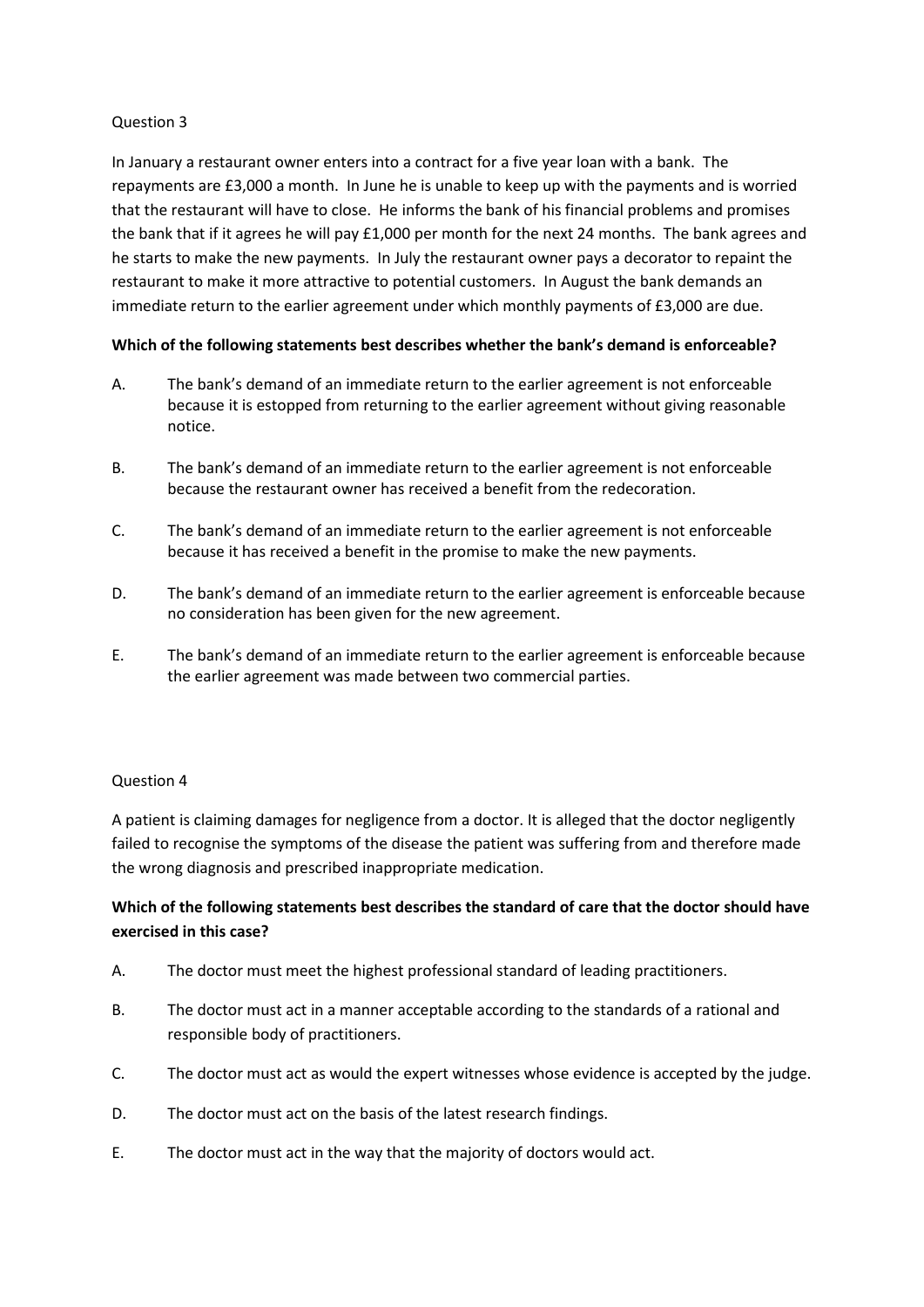Four friends (all over 18 years old) bought an hotel which they planned to run together as a commercial enterprise. They each paid £100,000 towards the purchase price of £400,000.

# **Which of the following statements best explains how the parties hold the property?**

- A. They are joint tenants in law and equity because they paid the same amount towards the purchase price.
- B. They are tenants in common in law and equity because they paid the same amount towards the purchase price.
- C. They are joint tenants in law but tenants in common in equity because they bought the property as a business.
- D. They are joint tenants in law but tenants in common in equity because they are all over 18 years old.
- E. They are tenants in common in law and equity because land cannot be held as joint tenants.

# Question 6

As part of a package of cost saving measures, the government decides to close a hospital in a small town. The local residents are angered by this decision and stage public demonstrations which get national media coverage. However, they do not challenge the government's decision in the courts.

A retired hospital doctor sees this coverage and is angered by the government's policy. She lives 250 miles away from the hospital in question and has no personal or other connection with the town, but she thinks it is in the public interest to challenge the government. She decides to challenge the decision in the courts.

#### **Will she receive permission from the courts to progress her challenge?**

- A. No, because she is not a local resident directly affected by the decision.
- B. No, because she is not a member of a recognised pressure group.
- C. No, because she does not appear to have sufficient interest in the decision.
- D. Yes, because there is no challenge from the local residents.
- E. Yes, because she has knowledge and experience of the health care sector.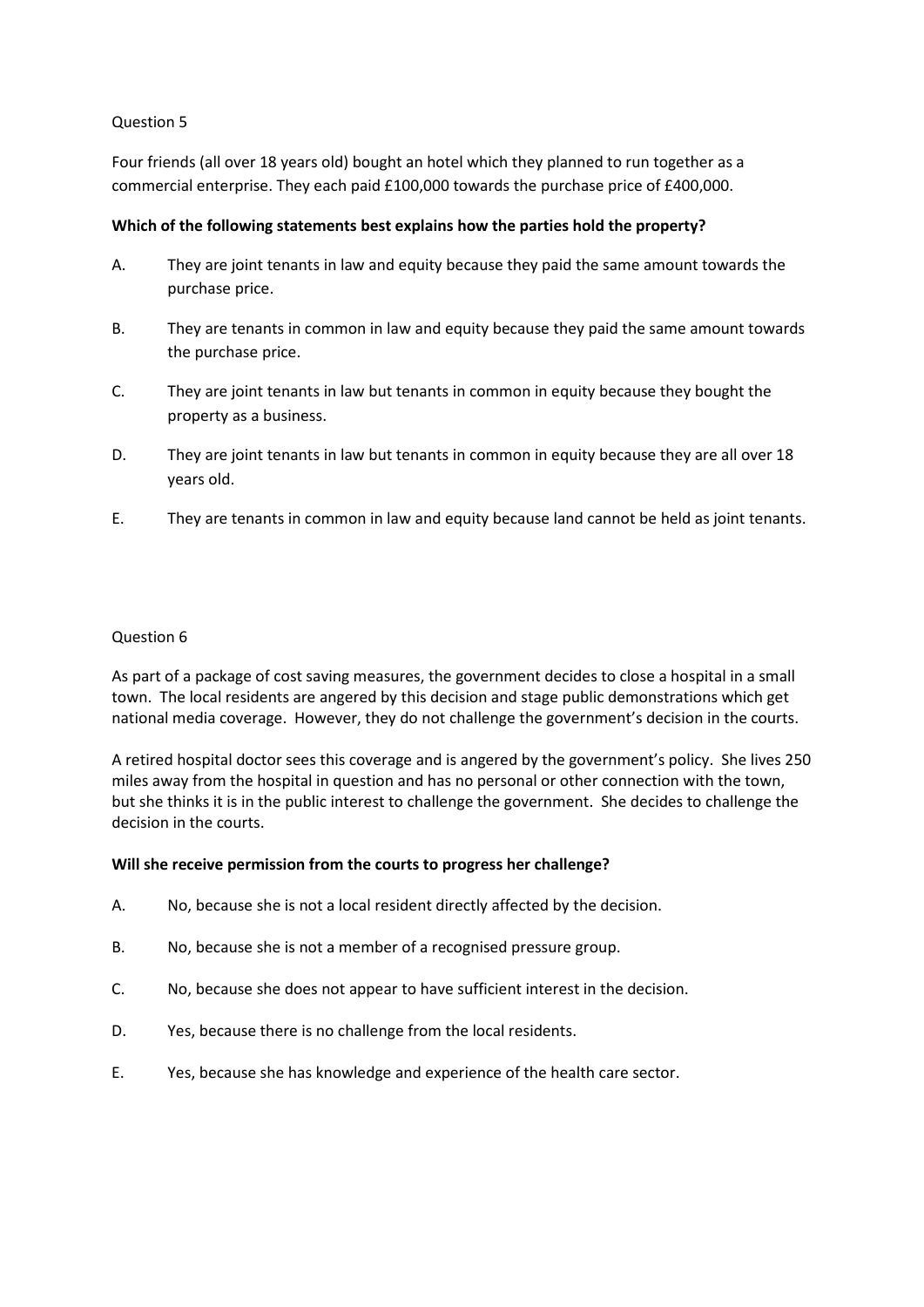A boy took a mobile phone from one of the girls in his school. He approached her and her group of friends and said "give me your phone". She refused. The boy then raised his voice and said "give me your phone or I will stab you with a knife." She handed her phone to the boy who ran away with it.

# **Which of the following best explains whether the boy is guilty of robbery?**

- A. He is not guilty of robbery because although he stole the phone and he threatened force to do so no actual force was used by him to steal it.
- B. He is not guilty of robbery because although his intention was to steal the phone and he threatened force to do so he did not steal the phone because the girl agreed to hand it over.
- C. He is not guilty of robbery because although he took the phone and threatened force to do so he was not dishonest because he did not deceive the girl.
- D. He is guilty of robbery because he stole the phone and used a weapon to steal it.
- E. He is guilty of robbery because he stole the phone and threatened force immediately before and in order to steal the phone.

#### Question 8

Following a successful pitch by an entrepreneur, a client is keen to invest in a new business. He has been offered a number of shares in the entrepreneur's company and wishes to understand the significance of becoming a shareholder in a small private company.

#### **Which one of the following best describes the client's role as a shareholder?**

- A. He will be an adviser to the company on key decisions and be paid a salary.
- B. He will be an adviser to the company on key decisions and rewarded by way of dividend if profits allow.
- C. He will be one of the owners of the company involved in the day to day running of the company and paid a salary.
- D. He will be one of the owners of the company involved in certain key decisions and rewarded by way of dividend if profits allow.
- E. He will be one of the owners of the company rewarded by way of a dividend if profits allow but with no ability to influence the running of the company.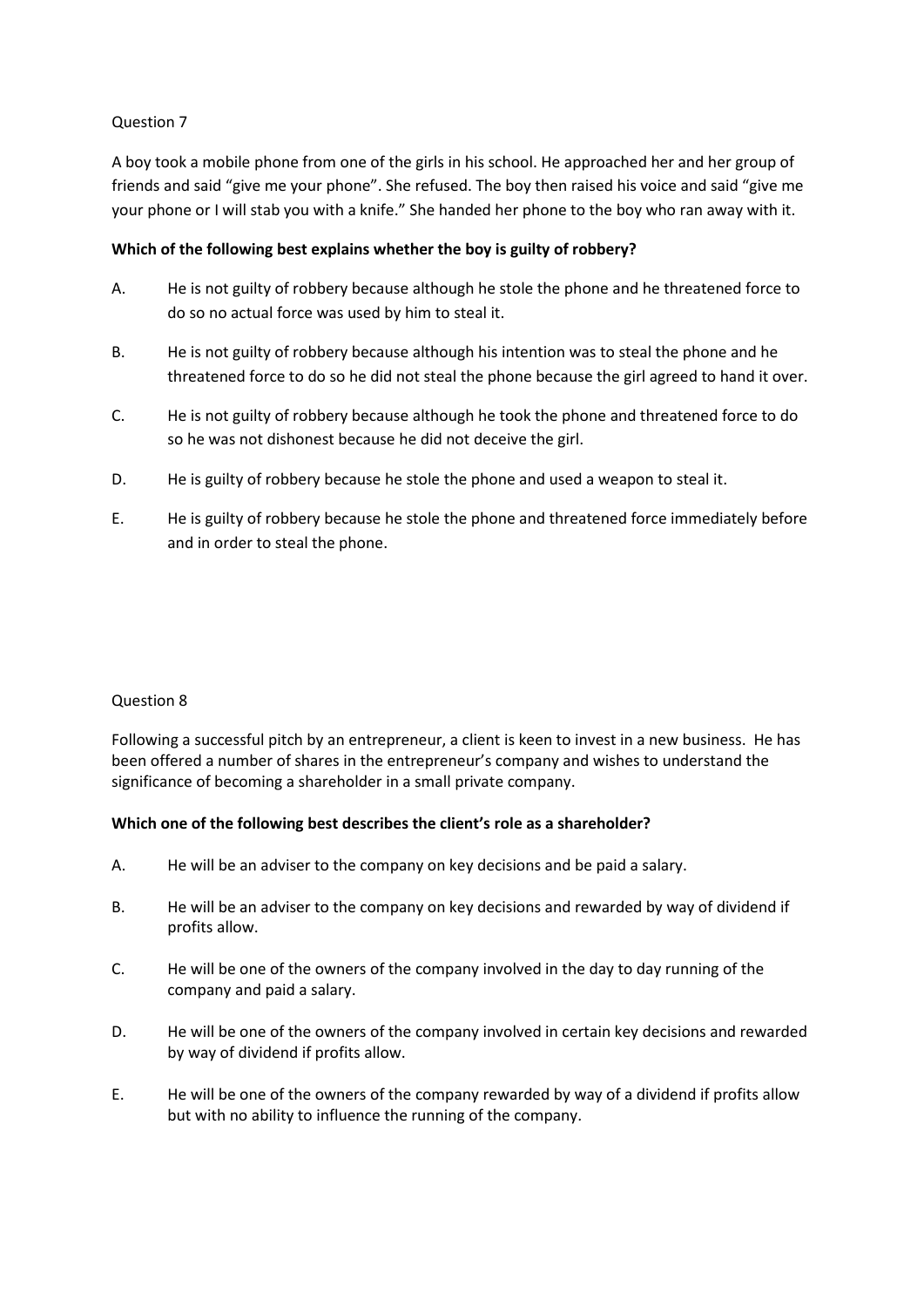An EU citizen is living in an EU state of which he is not a citizen. He is working part-time for a charity, in order to gain practical experience he needs to complete a qualification as a social worker. He receives free accommodation and meals and a cash allowance. He also receives financial assistance from a charitable foundation. The total value of the financial assistance, accommodation, meals and cash allowance is below the national minimum wage for the EU state where he is working.

# **Which of the following statements best describes the legal position in relation to this person's status as a 'worker' for EU law purposes?**

- A. He is not a worker because he is receiving charitable support.
- B. He is a worker because he is doing work of economic value.
- C. He is not a worker because he receives less than the minimum wage.
- D. He is not a worker because his work is part-time.
- E. He is a worker because his work is required for his qualification.

#### Question 10

The Prime Minister and his Cabinet have decided ("the Decision") to deploy troops against a foreign sovereign state in a conflict abroad. A debate in the House of Commons ("the Commons") has been convened, following which MPs will be able to vote on the Decision.

# **Which of the following best explains the constitutional position?**

- A. The Decision falls within the prerogative powers but the approval of the Commons is required by statute.
- B. The Decision falls within the prerogative powers but by convention the support of the Commons is sought.
- C. The Decision falls within the prerogative powers but the approval of the Commons and the House of Lords is required by statute.
- D. The Decision falls outside the prerogative powers and authority for it is, by statute, required from the Commons.
- E. The Decision falls outside the prerogative powers and authority for it is, by statute, required from the Commons and the House of Lords.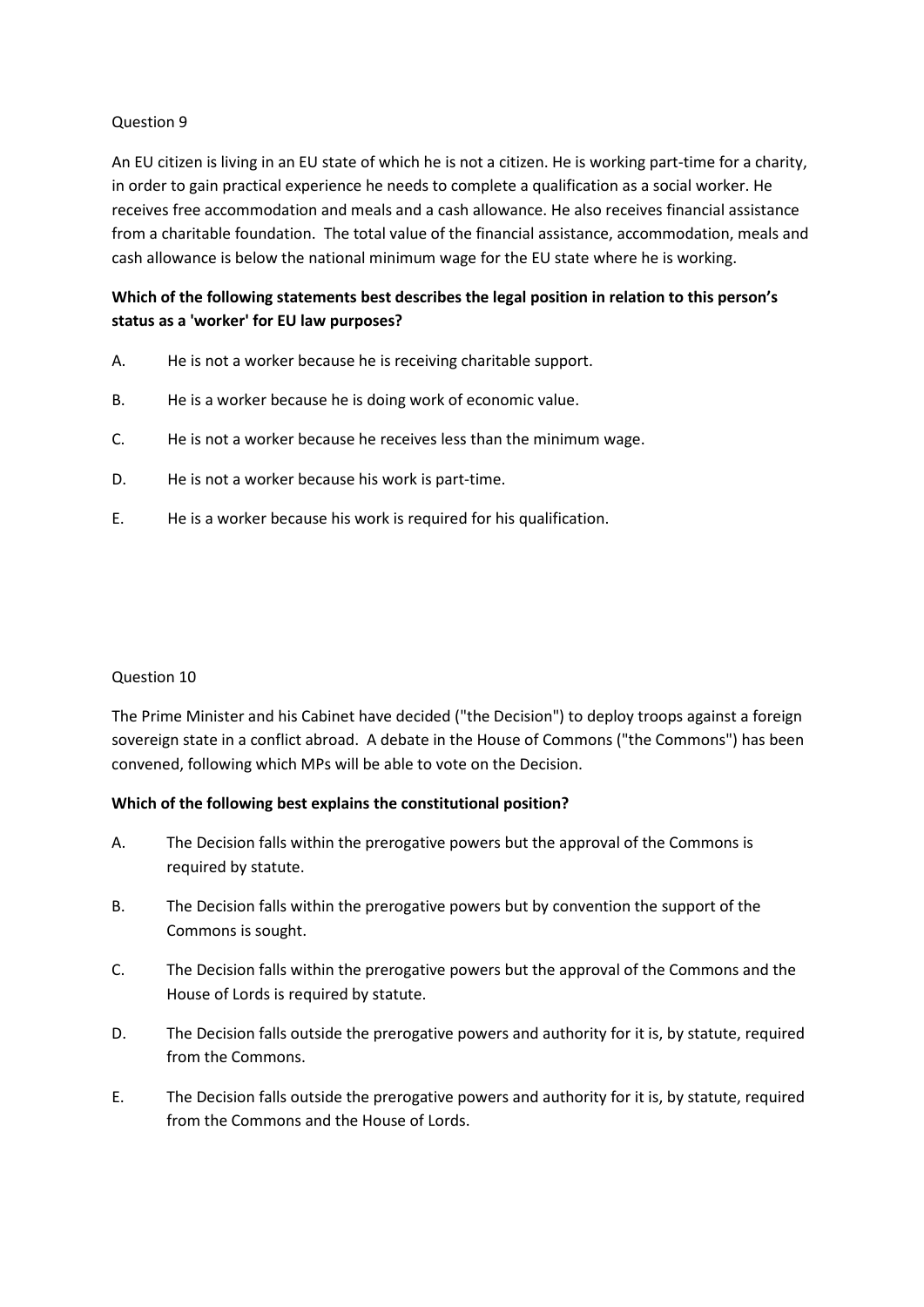A firm is acting on behalf of a client in a litigation matter. The claim by the client has now been settled and damages have been received by the firm. The firm retains the funds on client account for two weeks whilst the client has a holiday. The firm decides to pay the client interest for the two weeks it has held the funds.

# **Which of the following should be included in the postings that record the payment of interest?**

- A. Debit interest payable ledger Credit cash sheet business account
- B. Credit interest payable ledger Debit cash sheet business account
- C. Credit cash sheet client account Debit cash sheet business account
- D. Credit interest payable ledger Credit cash sheet client account
- E. Debit cash sheet business account Credit client ledger client account

# Question 12

In a tax year a man has taxable income of £32,500. In the same tax year, after the deduction of his annual exemption, he has chargeable gains of £20,000. All the gains were made from the sale of shares. He has no capital losses for capital gains tax (CGT) purposes. The basic rate tax band for the relevant tax year is £0 - £37,500. The two rates of CGT for the relevant tax year are 10% and 20%.

# **Based on the above information, what is the man's CGT liability?**

- A. £2,000
- B. £2,500
- C. £3,250
- D. £3,500
- E. £4,000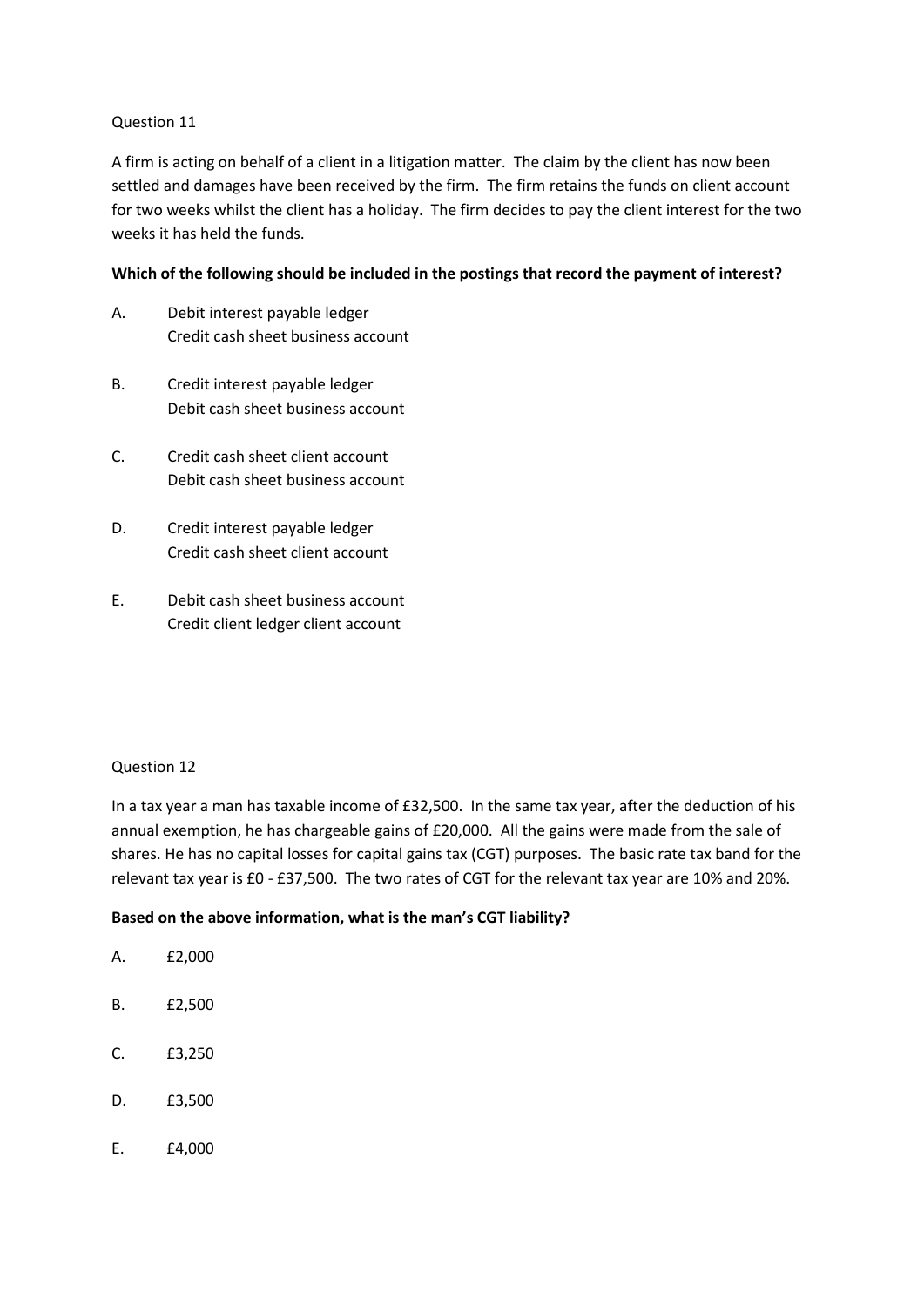A man died on 7 August 2007 leaving an estate valued at £425,000 for Inheritance Tax purposes to his wife. The nil rate band in August 2007 was £300,000. His wife died on 6 May 2012 leaving an estate worth £750,000 to her children. The nil rate band in May 2012 was £325,000. Neither the man nor his wife made any lifetime gifts.

# **Which of the following correctly states the amount of nil rate band which can be set against the wife's estate?**

- A. £300,000
- B. £325,000
- C. £600,000
- D. £625,000
- E. £650,000

#### Question 14

Two adjacent units on an industrial estate were occupied by a manufacturer of chutneys and pickles and a theatrical costume maker. The costume maker complains that odours from the spices used in the chutneys and pickles are making his employees feel nauseous, and also have led to complaints from customers about smells in costumes when they are hired out. The costume maker now wants to bring a claim for private nuisance.

# **In a claim for private nuisance, what test will be applied to determine whether there has been an unreasonable interference?**

- A. Is the odour unacceptable to the people working for the costume maker?
- B. Is the odour unacceptable in the environment of an industrial estate?
- C. Has the pickle manufacturer acted maliciously?
- D. Has the odour caused physical injury?
- E. Is the odour more intense than it was a year ago?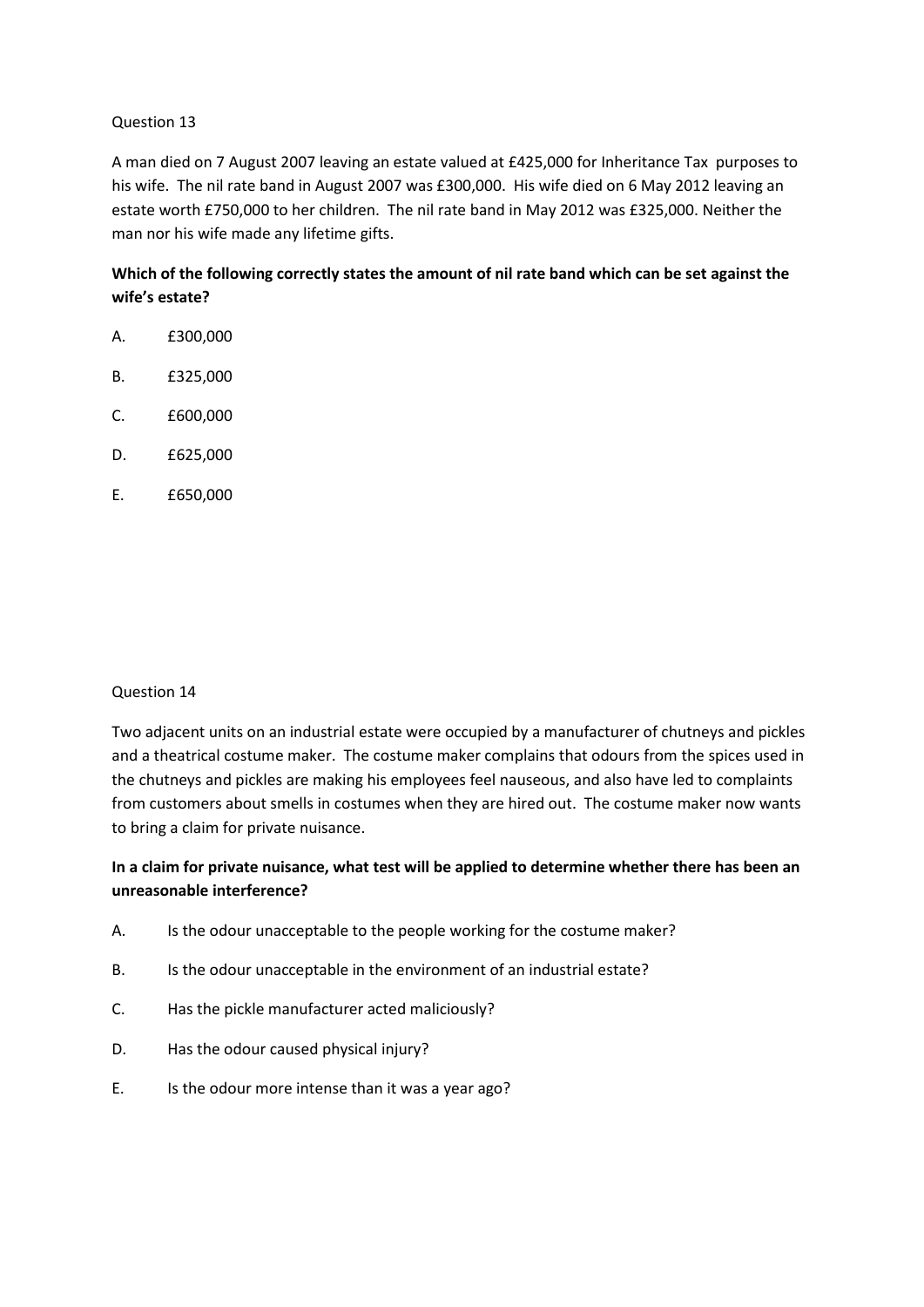A man notices the front door of a house is open. He does not know the house owner and he enters the house without permission intending to steal. He does not have anything in his possession. As he searches the kitchen, the man sees another person at the front door and quickly leaves the house without taking anything or causing any damage.

# **Which one of the following best describes the criminal offence the man has committed?**

- A. Aggravated burglary.
- B. Attempted burglary.
- C. Aggravated trespass.
- D. Burglary.
- E. Trespass.

#### Question 16

A solicitor is acting for a client who owns a piece of unregistered land. The client takes out a second legal charge over the land. This second legal charge is with a bank, and the solicitor is also acting for the bank.

#### **How should the solicitor protect the bank's interest?**

- A. The solicitor should register the interest at the Land Charges Registry as an estate contract.
- B. The solicitor should register the interest at the Land Charges Registry as a restrictive covenant.
- C. The solicitor should register the interest at the Land Charges Registry as a puisne mortgage.
- D. The solicitor should register the interest at the Land Charges Registry as a limited owner's charge.
- E. The solicitor should register the interest at the Land Charges Registry as a general equitable charge.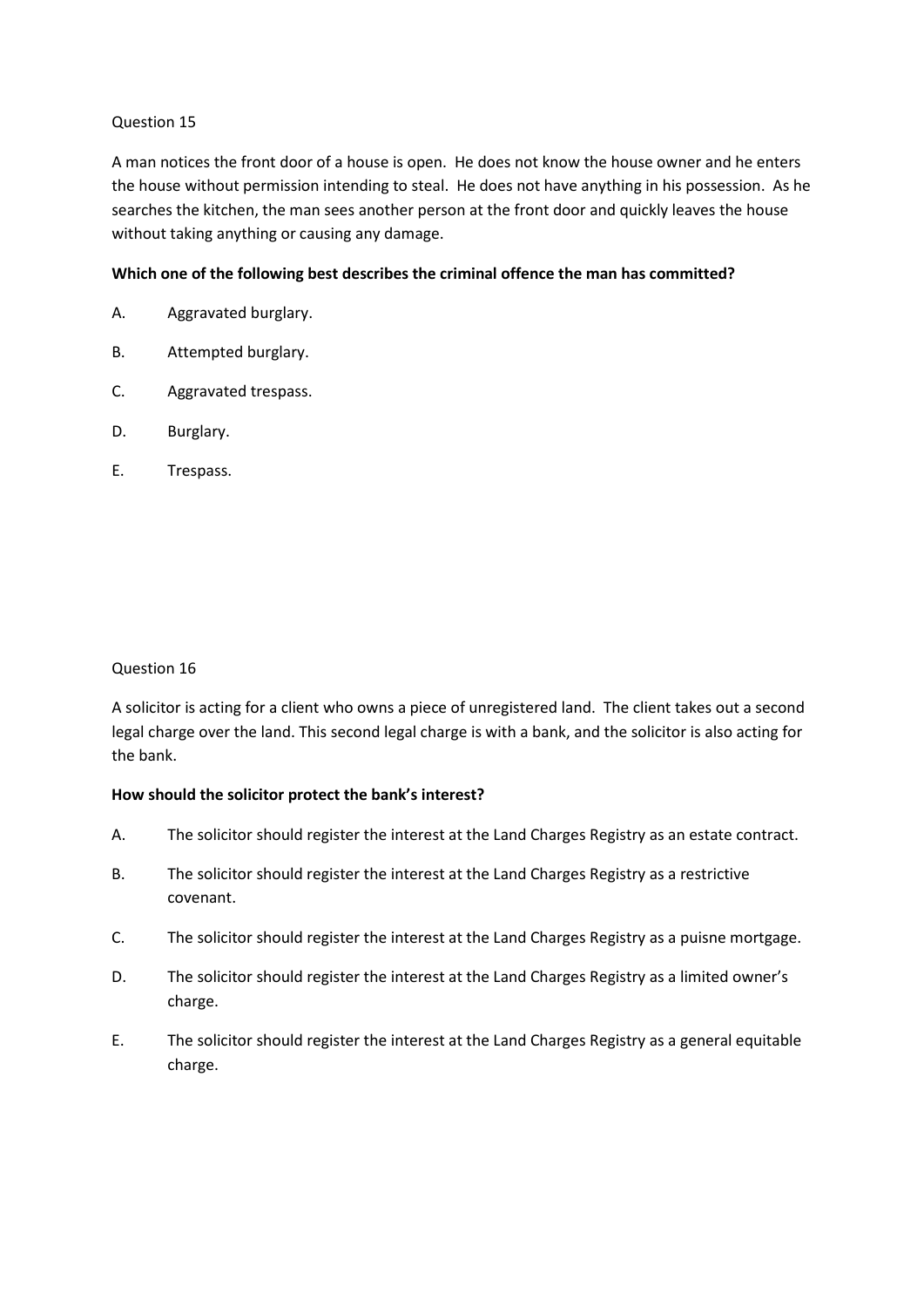A settlor transfers property to two trustees to hold on trust for her children. One trustee travels abroad for six months and appoints an attorney to act on her behalf whilst she is away. The trustee dies during this six month period while abroad. The trust deed contains no express powers dealing with the appointment of new trustees.

# **Who has the power to appoint an additional trustee to the trust?**

- A. The deceased trustee's attorney.
- B. The deceased trustee's personal representatives.
- C. The beneficiaries.
- D. The surviving trustee.
- E. The settlor.

# Question 18

A retail partnership has three partners. The Partnership Agreement requires contracts with a value in excess of £10,000 to be signed by two partners. One partner signs a contract for stock for the partnership for £12,000. He does not refer this to his fellow partners. The partnership is refusing to pay the supplier.

#### **Is anyone liable to pay the supplier and, if so, who and how much?**

- A. No-one is liable to pay the supplier.
- B. The partnership is liable to pay the supplier £10,000.
- C. The partnership is liable to pay the supplier £12,000.
- D. The partner who signed the contract is personally liable to pay the supplier £12,000.
- E. The partnership is liable to pay the supplier £10,000 and the partner who signed the contract is personally liable to pay the supplier £2,000.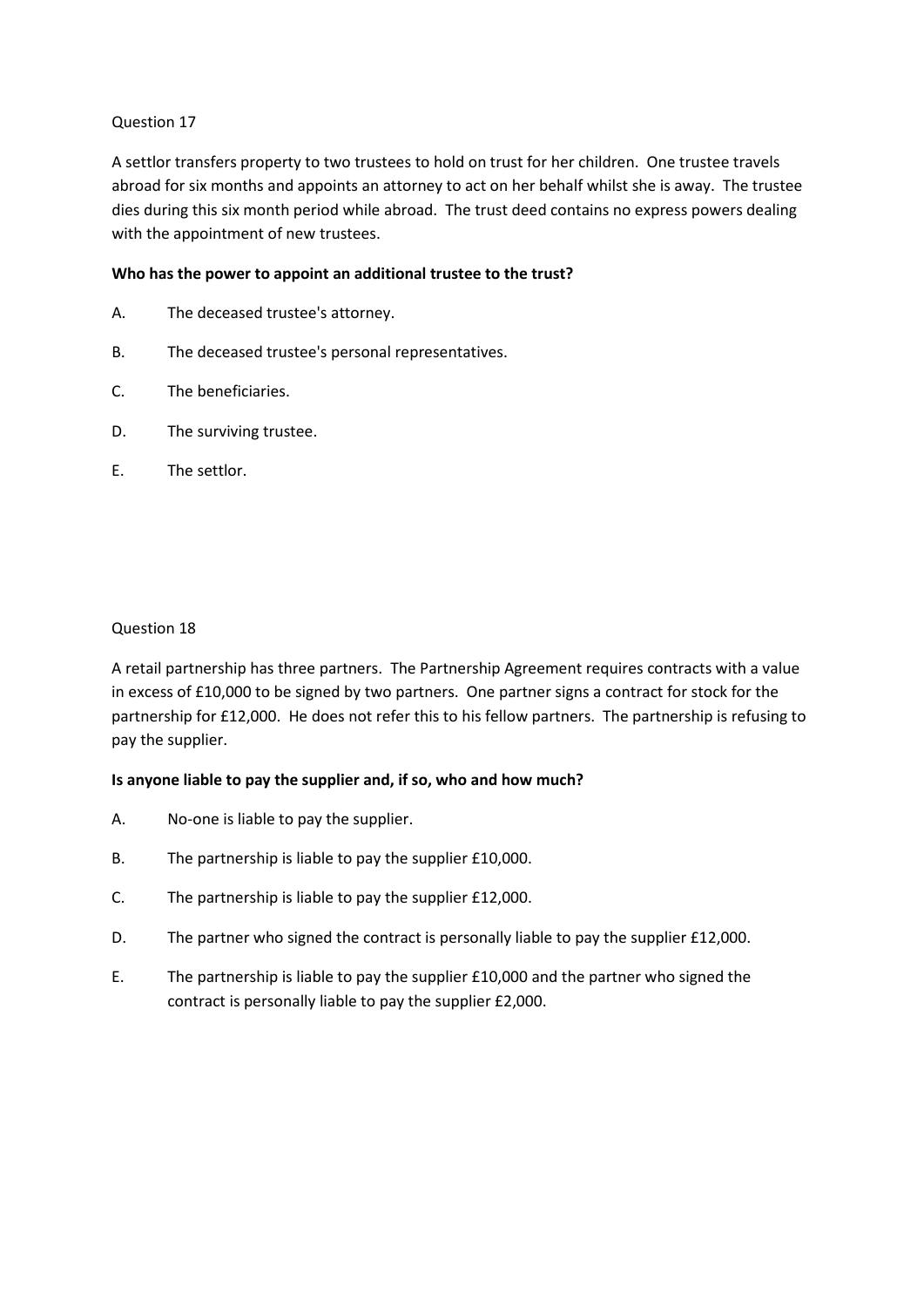A decision is made by the Supreme Court on an appeal by a company that complains that its rights under an EU directive ("the Directive") have been infringed. The Supreme Court finds for the respondent. The appellant feels that the wrong interpretation of the Directive has been made by the Supreme Court.

# **Which of the following institutions could be asked to rule on the interpretation of the Directive?**

- A. The European Council.
- B. The Court of Justice of the European Union.
- C. The European Commission.
- D. The House of Lords.
- E. The European Court of Human Rights.

#### Question 20

A potential new client wishes to instruct a firm of solicitors in respect of the new client's acquisition of another company. The lender who is providing the new client with funding for the acquisition is already being advised by the finance group of the same firm.

Both the lender and the new client are capable of understanding the potential issues and risks in relation to the firm acting for both of them. The benefits to the lender and the new client of the firm acting for both of them outweigh the relevant risks. The firm therefore approaches both clients and explains the issues and risks arising out of the firm acting for both of them in respect of the acquisition.

# **Which of the following best determines whether the firm can act for both the new client and the lender in this matter?**

- A. Whether the lender will be prepared to give informed consent in writing to the firm advising the new client in this matter.
- B. Whether the new client will be instructing the same fee earner as the lender.
- C. Whether the new client will be instructing the corporate group or the finance group of the firm.
- D. Whether the new client will be prepared to give informed consent in writing to the firm advising the lender in this matter.
- E. Whether both the lender and the new client will be prepared to give informed consent in writing to the firm advising both clients in this matter.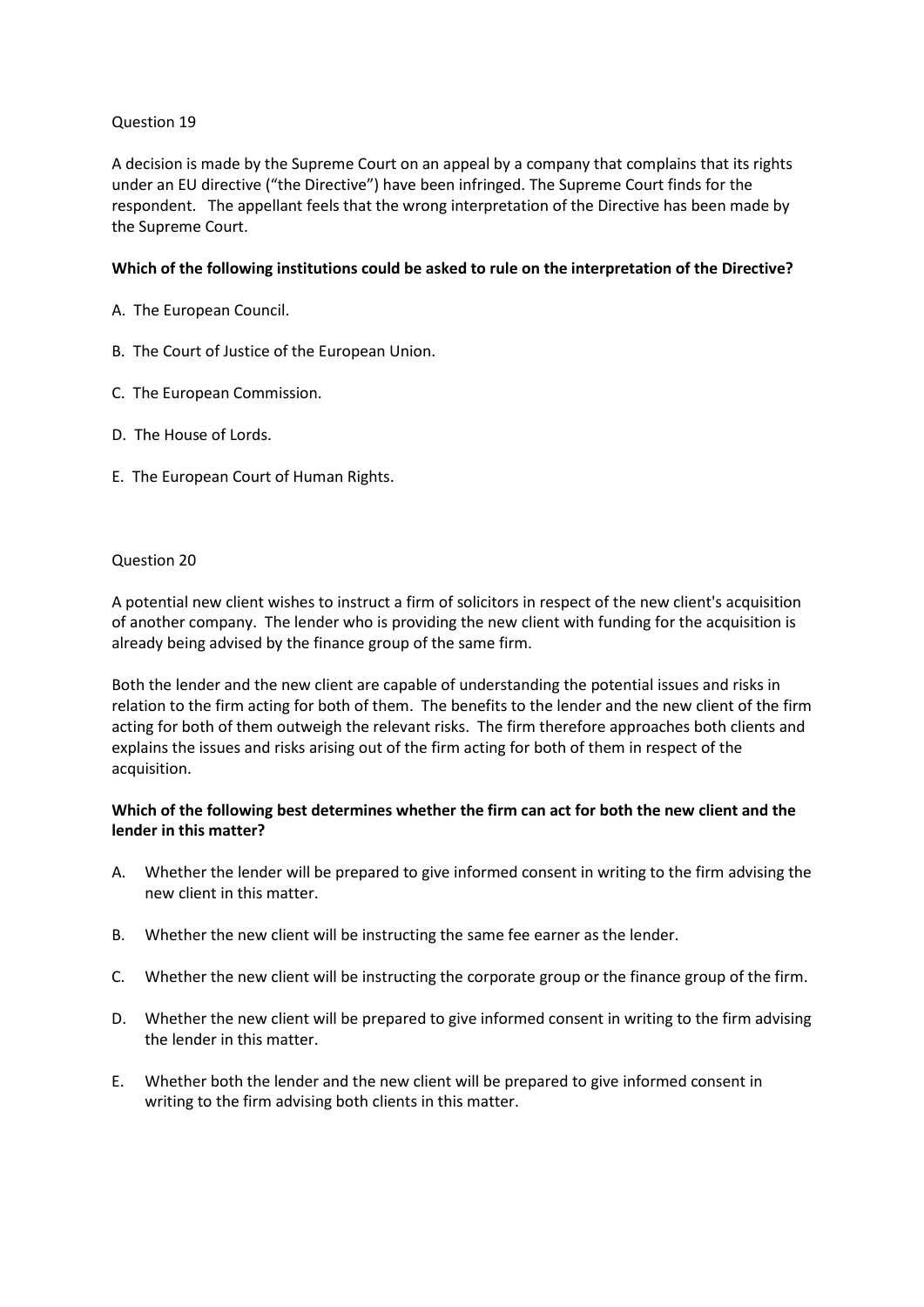A distributorship agreement ('the agreement') between 2 undertakings in Poland includes provisions that directly fix selling prices. It is declared void because it is in breach of Article 101 of the Treaty on the Functioning of the European Union (TFEU). All provisions of the agreement were negotiated freely and agreed between the parties. The distributor now wishes to sue the principal for damages for losses suffered as a result of the breach of Article 101 TFEU.

# **Which of the following best describes whether under EU law the distributor is able to sue the principal for damages in these circumstances?**

- A. No, because both parties were significantly responsible for the distortion of competition.
- B. No, because the contract was illegal.
- C. Yes, because the principal agreed to the inclusion of the offending provisions.
- D. Yes, because the principal is always deemed by the court to bear the responsibility for the distortion of competition.
- E. Yes, because both parties were significantly responsible for the distortion of competition.

# Question 22

A couple booked a £3,000 wedding package at a hotel and paid a deposit of £500. The night before the wedding, the hotel was destroyed by fire. The hotel had spent £1,000 on food and flowers, all of which perished in the fire.

# **In a subsequent dispute over payment, what is the court most likely to order under the Law Reform (Frustrated Contracts) Act 1943?**

- A. The hotel may keep the deposit and may claim the outstanding £2,500 from the couple.
- B. The hotel may keep the deposit and may claim an additional £1,000 from the couple.
- C. The hotel may keep the deposit and may claim an additional £500 from the couple.
- D. The hotel may keep the deposit but may not claim any additional payment from the couple.
- E. The hotel is not entitled to any payment and must return the couple's deposit.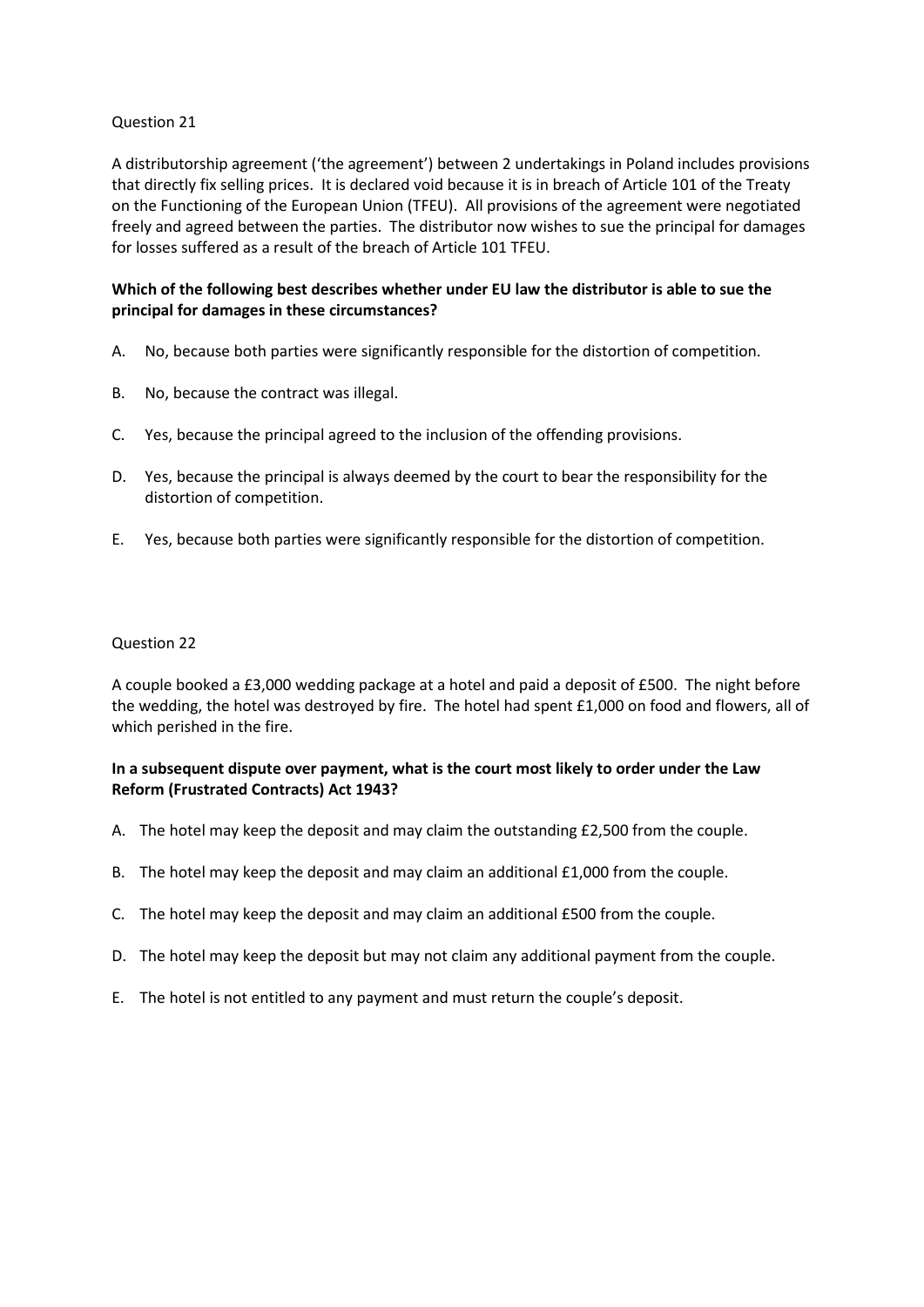A man has a potential human rights claim. The leading authorities from the English courts appear to be highly unfavourable to the man's case, whereas the decisions of the European Court of Human Rights (the ECtHR) appear to be highly favourable. Therefore, if the man was able to take the claim directly to the ECtHR, without having to first go through the English courts, this might be in his best interests.

### **Can the man do this?**

- A. Yes, provided he can establish to the ECtHR that going through the English courts would be a disproportionate and unnecessary cost burden.
- B. Yes, provided he can establish to the ECtHR that his case is arguable at face value.
- C. Yes, provided he obtains prior approval in the High Court.
- D. No, because he must first take his case to the High Court and, if he loses, he can then go to the ECtHR.
- E. No, because he must first exhaust all available domestic remedies.

### Question 24

In his Will a man appointed trustees to hold his residuary estate on trust for his widow for life and on her death for his children in equal shares. The Will does not contain any express powers. The widow wanted to buy a house and asked the trustees to advance capital to help her to do this. The trustees advanced 60% of the trust fund to the widow for this purpose. The widow then changed her mind and used the money to set up a business.

#### **Why is the payment to the widow a breach of trust?**

- A. Because the trustees distributed more than 50% of the trust fund.
- B. Because a business is not a permitted investment.
- C. Because the trustees did not ensure that the widow used the funds to buy a house.
- D. Because the trustees do not have the power to advance capital to the widow.
- E. Because the widow did not share the capital advanced with the children.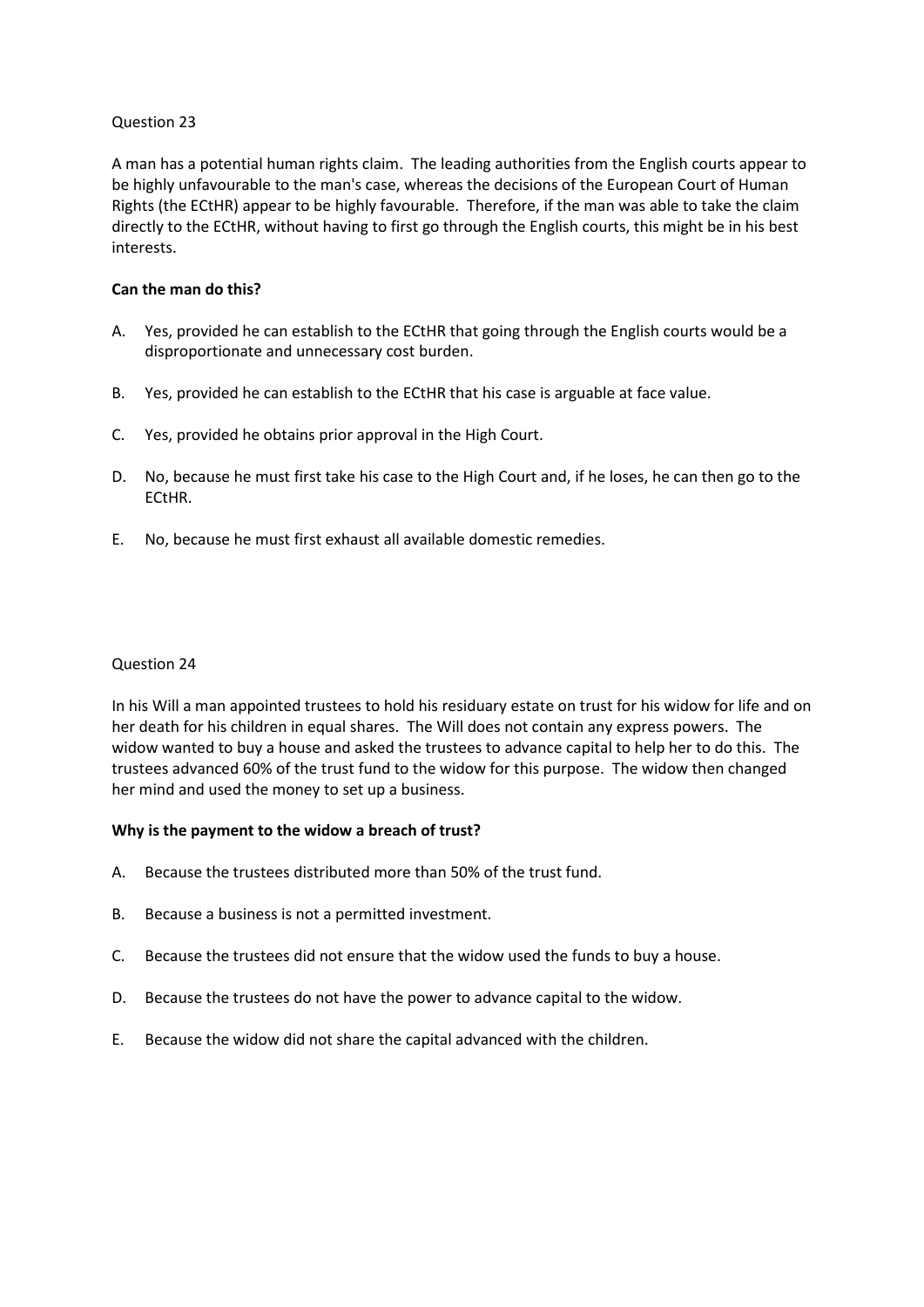A solicitor in private practice has been acting for a client on a series of share transfers within a group of companies. The transactions have been complicated by the fact that the client has often instructed the solicitor to change the recipients of transfers at the last minute. Yesterday, the solicitor was surprised to hear from the firm's Nominated Officer that the client has been charged with an offence of money laundering in relation to these share transfers. At no time did the solicitor have any suspicions that the transactions were illegitimate.

# **Which one of the following offences might the solicitor have committed?**

- A. Acquiring, using, or having possession of criminal property.
- B. Concealing or disguising criminal property.
- C. Entering into or becoming concerned in an arrangement which facilitates the retention, use, or control of criminal property by or on behalf of another person.
- D. Failing to report knowledge or suspicion of money laundering.
- E. Converting or transferring criminal property.

#### Question 26

Two months ago a council's planning committee gave permission under certain statutory powers for an old community building on the outskirts of town to be redeveloped into a night club. A member of the council's planning committee is the finance director of the company which will redevelop the building. The old community building had been used by local youth organisations to provide facilities for local children from deprived families. A local resident whose children, with others, were using the old community building wishes to bring judicial review proceedings to challenge the planning committee's decision.

# **Which of the following best explains why the local resident cannot bring judicial review proceedings?**

- A. Because he does not have sufficient standing.
- B. Because judicial review proceedings can never be brought to challenge planning committee decisions.
- C. Because he has not complied with the time limit for bringing judicial review proceedings in this matter.
- D. Because judicial review proceedings cannot be brought in a private law matter.
- E. Because he does not have any grounds upon which to bring judicial review proceedings.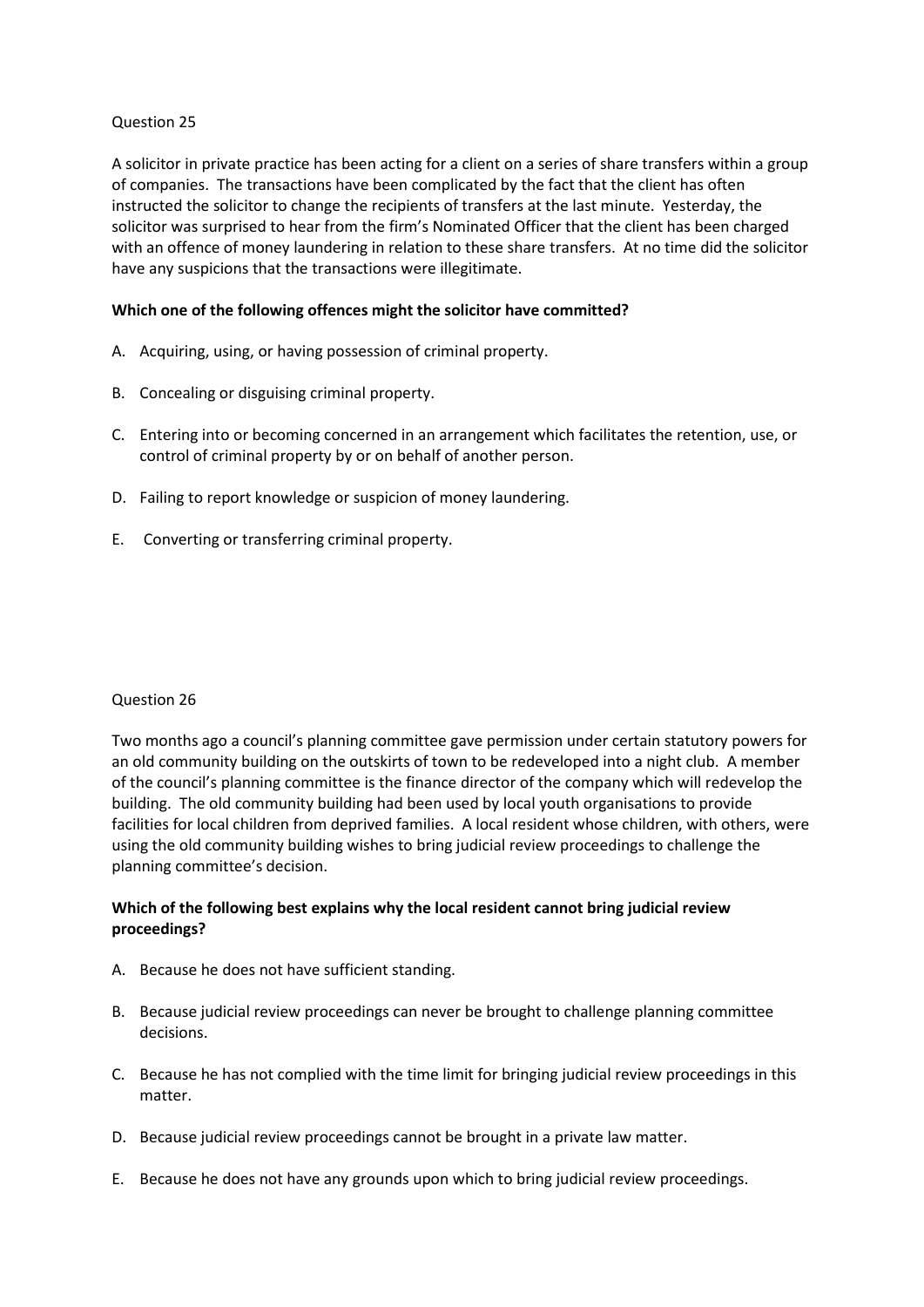A woman owns a house in her sole name and decides to give it to trustees to hold on behalf of her nephew. She prepares a written confirmation of the terms of the trust.

# **Who must sign the written confirmation in order to create a valid trust of the house?**

- A. The woman only.
- B. The nephew only.
- C. The trustees only.
- D. The woman or the trustees.
- E. The woman or her lawfully appointed agent.

#### Question 28

A building company was in financial difficulty and trying to save money on equipment. A director of the company was at one of the company's construction sites when an employee complained to her that he did not have a safety helmet. The director told the employee to carry on working even though she was aware of the risk of death or serious injury by working without a helmet. Later that day the employee was killed when an iron bar fell onto his head as he was working. He would have survived if he had been wearing a safety helmet. Prosecutors are now considering an appropriate offence with which to charge the director.

#### **Which of the following offences is most appropriate for the director to be charged with?**

- A. Murder.
- B. Voluntary manslaughter.
- C. Gross negligence manslaughter.
- D. Corporate manslaughter as principal.
- E. Corporate manslaughter as accessory.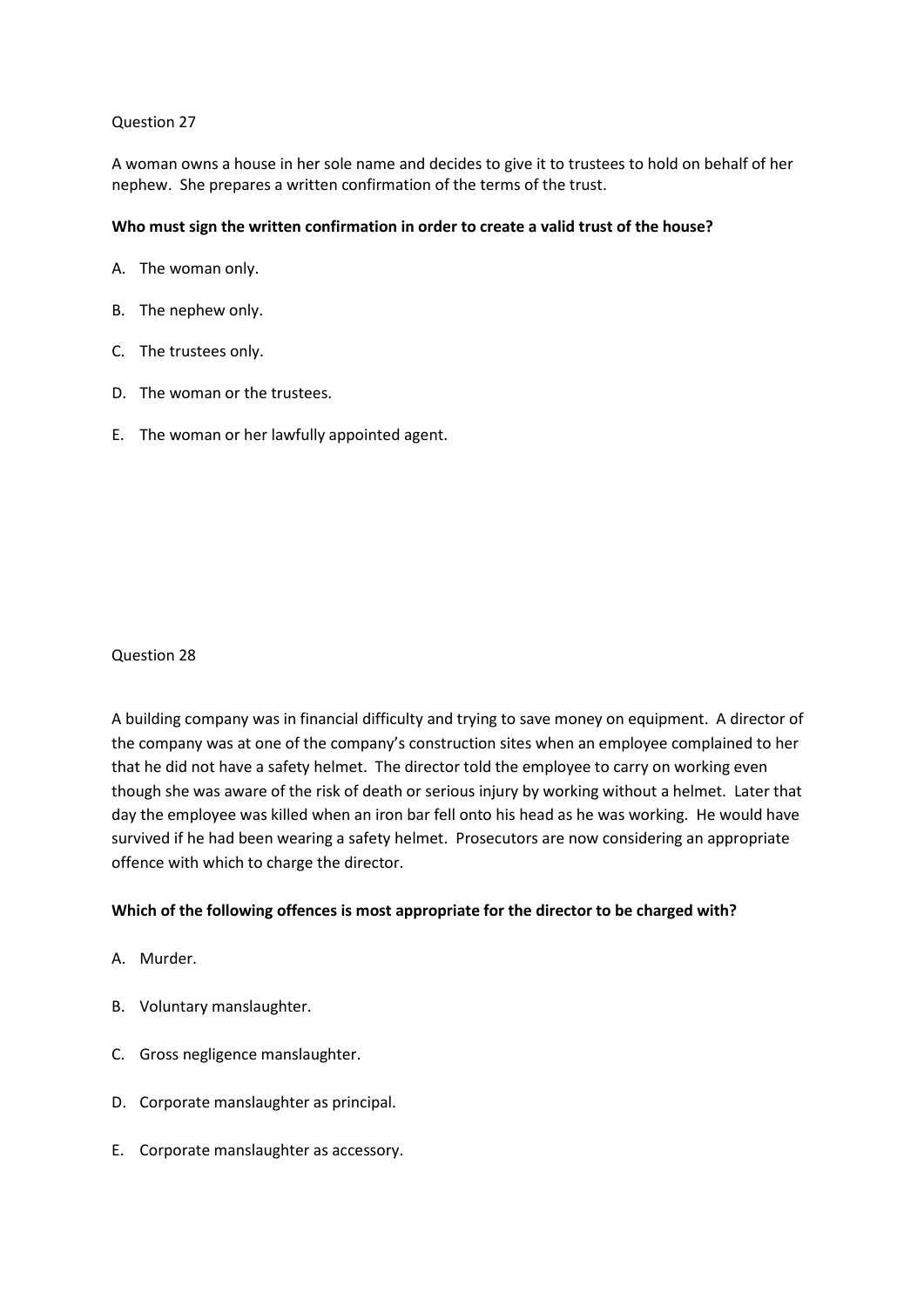A man died on 20 May 2017. By his will he left his entire estate to his daughter. The man was a bachelor and did not make any lifetime gifts. His estate comprised his house worth £95,000 which had been his only residence for 15 years, bank and building society accounts with balances totalling £400,000 and personal chattels worth £5,000. There was a mortgage of £15,000 over his house. His outstanding gas, electricity, water rates and council tax bills totalled £1,000. His other debts and funeral expenses totalled £17,000. In the 2017/18 tax year the nil-rate band is £325,000 and the main residence nil-rate band is £100,000.

Which of the following best describes the nil-rate bands available for the man's estate?

- A. A nil-rate band of £325,000 and an additional main residence nil-rate band of £100,000 only will be available.
- B. A nil-rate band of £325,000 and an additional main residence nil-rate band of £95,000 only will be available.
- C. A nil-rate band of £325,000 and an additional main residence nil-rate band of £85,000 only will be available.
- D. A nil-rate band of £325,000 and an additional main residence nil-rate band of £80,000 only will be available.
- E. A nil-rate band of £325,000 and an additional main residence nil-rate band of £79,000 only will be available.